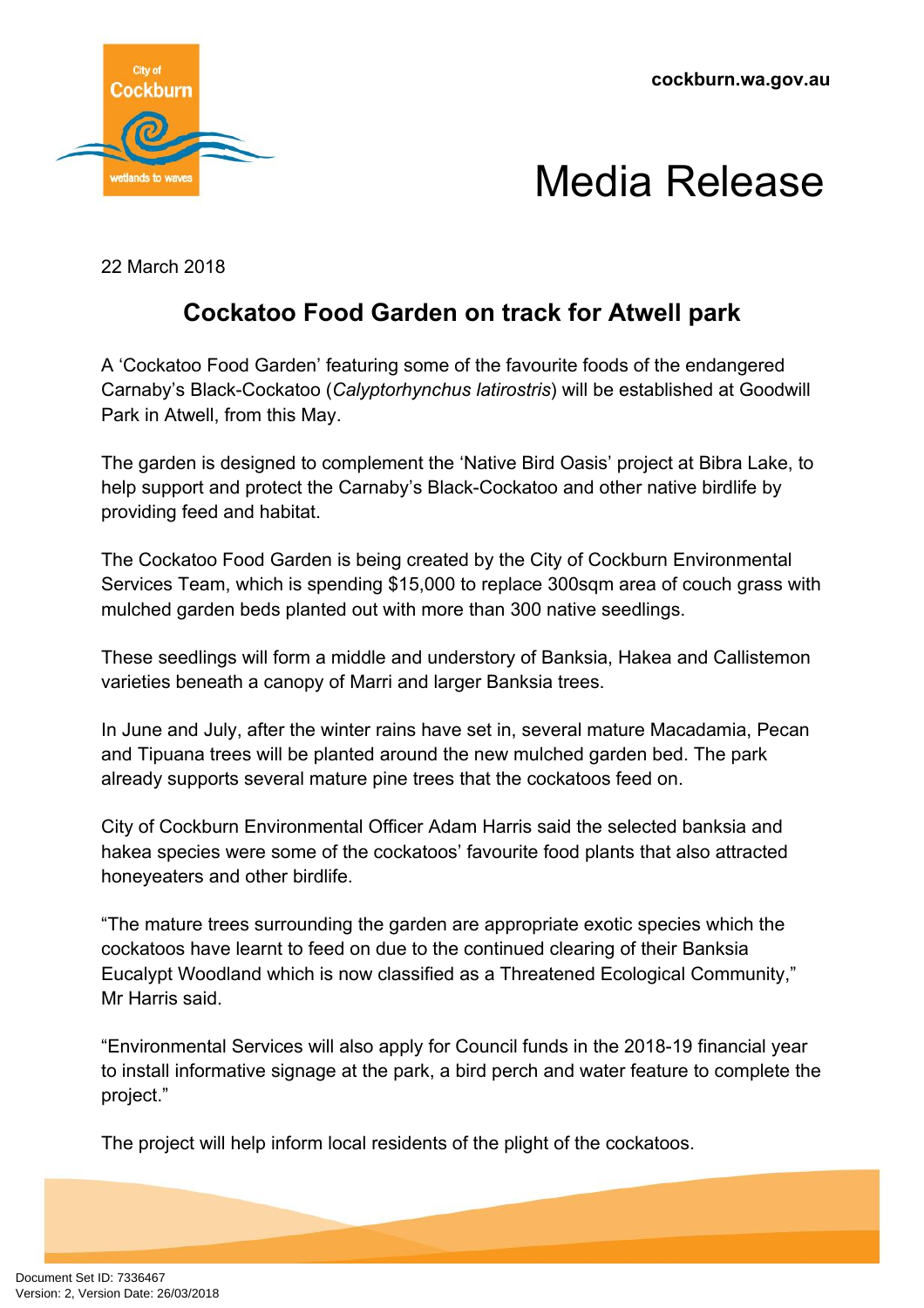

### Media Release

"It is hoped the Cockatoo Garden will inspire and encourage local residents and others to plant these species in their own suburban gardens to provide further habitat and help protect the beautiful endangered Carnaby," Mr Harris said.

The simultaneous 'Oasis' is a joint project between the City of Cockburn and BirdLife Western Australia which have gathered \$35,000 in grants after qualifying for \$10,000 from Impact 100 WA and \$25,000 from the Western Australian Government's State Natural Resource Management Program.

An 8000sqm area of degraded banksia woodland on the eastern side of Bibra Lake will be revegetated starting this winter using local native species including those favoured by Carnaby's and Forest Red-tailed Black Cockatoos.



Caption - A flock of Carnaby's Black-Cockatoos feasting on macadamia nuts in the suburbs. Picture: City of Cockburn/Christine Groom UWA.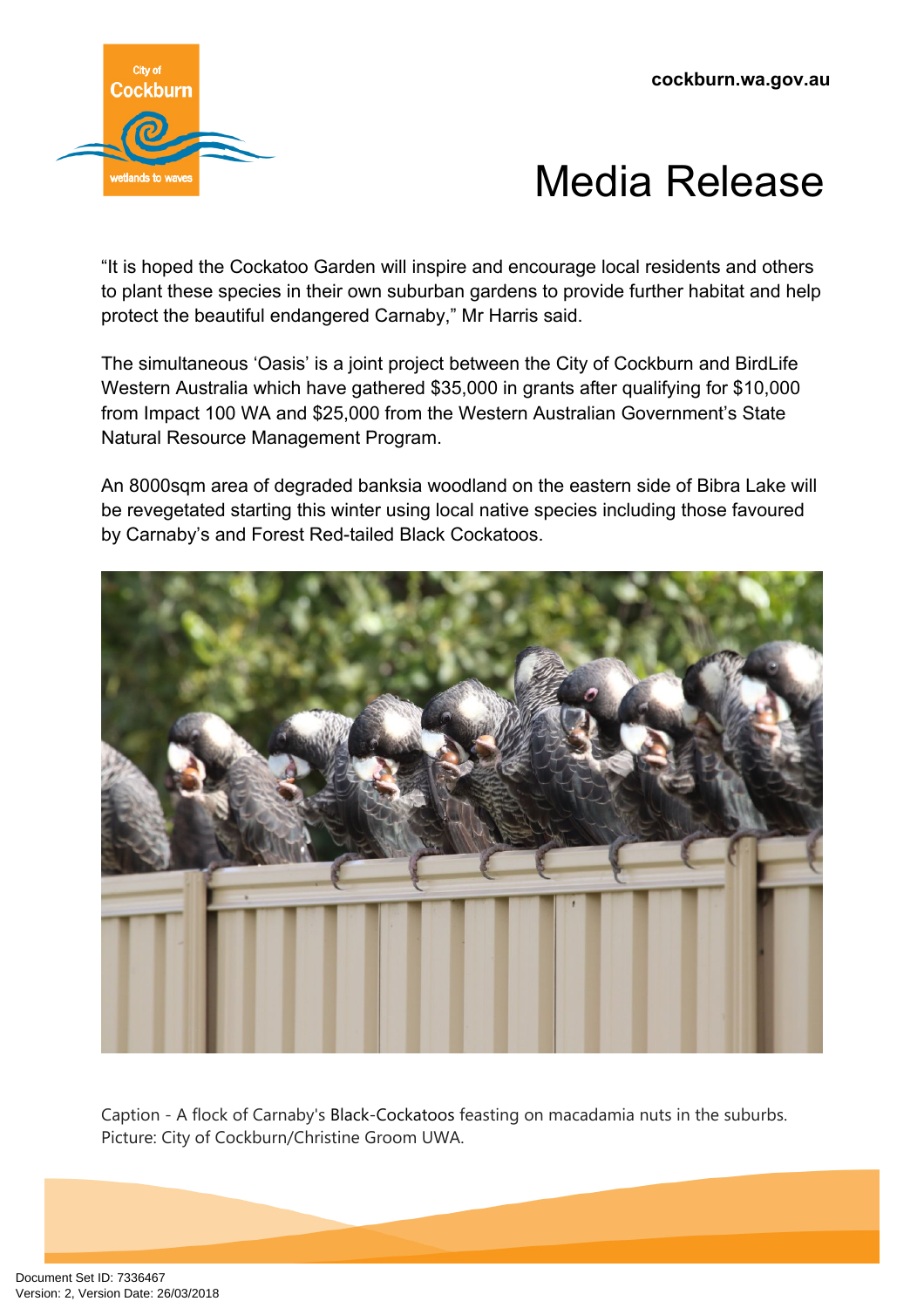**cockburn.wa.gov.au**



# Media Release

### **COCKATOO CUISINE**

Here's a list of native species we're planting in the Atwell Cockatoo Food Garden –

#### **Understorey:**

Couch honeypot, Banksia dallanneyi

#### **Middlestorey:**

Honey bush, Hakea lissocarpha

Candle hakea, Hakea ruscifolia

Eremophila glabra

Callistemon phoenicius

Hakea prostrata

Hakea varia

### **Canopy:**

Marri, Corymbia calophylla

Candle banksia, Banksia attenuate

Firewood banksia, Banksia menzeisii

Bull banksia, Banksia grandis